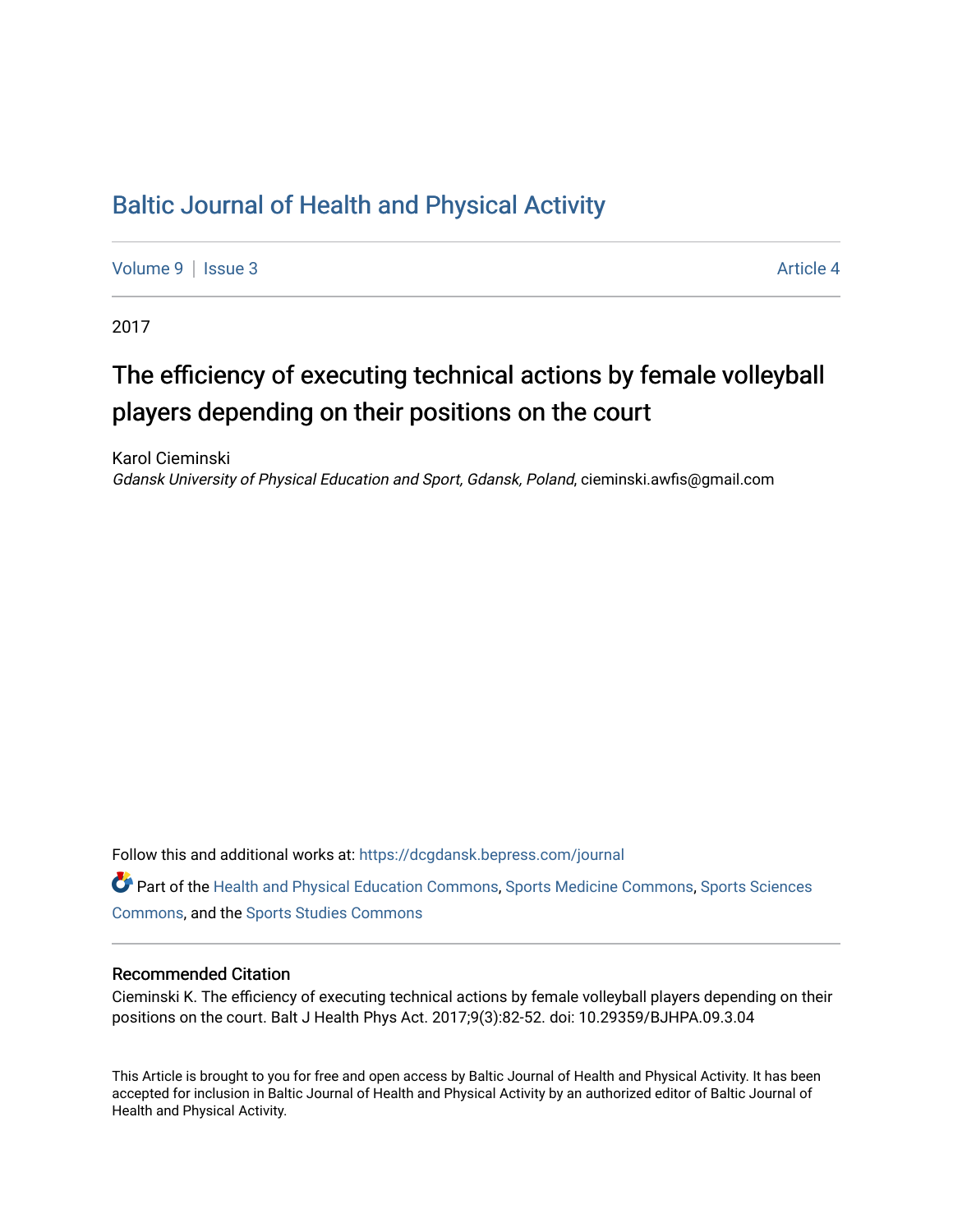**Authors' Contribution: A** Study Design

- **B** Data Collection
- **C** Statistical Analysis
- **D** Data Interpretation
- **E** Manuscript Preparation
- **F** Literature Search **G** Funds Collection

# **The efficiency of executing technical actions by female volleyball players depending on their positions on the court**

#### **Karol Ciemiński**

Gdansk University of Physical Education and Sport, Gdańsk, Poland

| abstract                |                                                                                                                                                                                                                                                                                                                                                                                                                                                                                                                                                                                                                                                            |
|-------------------------|------------------------------------------------------------------------------------------------------------------------------------------------------------------------------------------------------------------------------------------------------------------------------------------------------------------------------------------------------------------------------------------------------------------------------------------------------------------------------------------------------------------------------------------------------------------------------------------------------------------------------------------------------------|
| <b>Background</b>       | The aim of the study was to determine differences in the efficiency of executing technical<br>actions by female volleyball players taking into account their positions on the court.                                                                                                                                                                                                                                                                                                                                                                                                                                                                       |
| <b>Material/Methods</b> | The research material comprised results of the efficiency of female volleyball players' technical<br>actions ( $n = 98$ ) participating in the 2015 Women's European Volleyball Championship. The<br>subjects were divided into five groups: receivers, middle blockers, spikers, setters, and<br>liberoes. The following technical actions were analysed: attack, block, serve, and receiving<br>a serve. In order to determine the differences between the studied groups, statistical tests<br>were used. The Scheffe test was used to compare the efficiency in attack, block, and serve.<br>Student's T-test was used to compare receiving the serve. |
| <b>Results</b>          | Middle blockers are more efficient in attack than spikers by $6.82\%$ ( $p < 0.05$ ) and receivers<br>by $9.61\%$ ( $p < 0.001$ ). Middle blockers also gain more points in the block per set than<br>receivers ( $\Delta x = 0.39$ , p < 0.001), setters ( $\Delta x = 0.49$ , p < 0.001) and spikers ( $\Delta x = 0.35$ ,<br>$p < 0.01$ ). Liberoes present the efficiency in receiving the serve higher by 6.07% ( $p < 0.05$ )<br>than receivers.                                                                                                                                                                                                     |
| <b>Conclusions</b>      | Efficiency in attack, block and receiving a serve significantly diversifies players at different<br>positions. Their positions on the court do not affect the efficiency of the serve. These<br>differences may arise from the game tactics of the teams and may be related to different<br>tasks realised at particular positions.                                                                                                                                                                                                                                                                                                                        |
| Key words               | statistical analysis, technique, performance, team sport, female, volleyball                                                                                                                                                                                                                                                                                                                                                                                                                                                                                                                                                                               |

| article details              |                                                                                                                                                                                                                                                                                                                                                                                                                                                                                                                                                                                                                                                                                                                                                                                                                                                               |  |  |  |  |  |  |  |  |
|------------------------------|---------------------------------------------------------------------------------------------------------------------------------------------------------------------------------------------------------------------------------------------------------------------------------------------------------------------------------------------------------------------------------------------------------------------------------------------------------------------------------------------------------------------------------------------------------------------------------------------------------------------------------------------------------------------------------------------------------------------------------------------------------------------------------------------------------------------------------------------------------------|--|--|--|--|--|--|--|--|
| <b>Article statistics</b>    | Word count: 2,738; Tables: 2; Figures: 4; References: 19                                                                                                                                                                                                                                                                                                                                                                                                                                                                                                                                                                                                                                                                                                                                                                                                      |  |  |  |  |  |  |  |  |
|                              | Received: February 2017; Accepted: June 2017; Published: September 2017                                                                                                                                                                                                                                                                                                                                                                                                                                                                                                                                                                                                                                                                                                                                                                                       |  |  |  |  |  |  |  |  |
| <b>Full-text PDF:</b>        | http://www.balticsportscience.com                                                                                                                                                                                                                                                                                                                                                                                                                                                                                                                                                                                                                                                                                                                                                                                                                             |  |  |  |  |  |  |  |  |
| Copyright                    | © Gdansk University of Physical Education and Sport, Poland                                                                                                                                                                                                                                                                                                                                                                                                                                                                                                                                                                                                                                                                                                                                                                                                   |  |  |  |  |  |  |  |  |
| Indexation:                  | Celdes, Clarivate Analytics Emerging Sources Citation Index (ESCI), CNKI Scholar (China National Knowledge<br>Infrastructure), CNPIEC, De Gruyter - IBR (International Bibliography of Reviews of Scholarly Literature in<br>the Humanities and Social Sciences), De Gruyter - IBZ (International Bibliography of Periodical Literature in<br>the Humanities and Social Sciences), DOAJ, EBSCO - Central & Eastern European Academic Source, EBSCO -<br>SPORTDiscus, EBSCO Discovery Service, Google Scholar, Index Copernicus, J-Gate, Naviga (Softweco, Primo<br>Central (ExLibris), ProQuest - Family Health, ProQuest - Health & Medical Complete, ProQuest - Illustrata: Health<br>Sciences, ProQuest - Nursing & Allied Health Source, Summon (Serials Solutions/ProQuest, TDOne (TDNet),<br>Ulrich's Periodicals Directory/ulrichsweb, WorldCat (OCLC) |  |  |  |  |  |  |  |  |
| <b>Funding:</b>              | This research received no specific grant from any funding agency in the public, commercial, or not-for-profit<br>sectors.                                                                                                                                                                                                                                                                                                                                                                                                                                                                                                                                                                                                                                                                                                                                     |  |  |  |  |  |  |  |  |
| <b>Conflict of interest:</b> | Author has declared that no competing interest exists.                                                                                                                                                                                                                                                                                                                                                                                                                                                                                                                                                                                                                                                                                                                                                                                                        |  |  |  |  |  |  |  |  |
| <b>Corresponding author:</b> | Karol Ciemiński, Gdansk University of Physical Education and Sport in Gdansk, Gorskiego St. 1, 80-336 Gdansk,<br>Poland; cieminski.awfis@gmail.com                                                                                                                                                                                                                                                                                                                                                                                                                                                                                                                                                                                                                                                                                                            |  |  |  |  |  |  |  |  |
| <b>Open Access License:</b>  | This is an open access article distributed under the terms of the Creative Commons Attribution-Non-commercial<br>4.0 International (http://creativecommons.org/licenses/by-nc/4.0/), which permits use, distribution, and<br>reproduction in any medium, provided the original work is properly cited, the use is non-commercial and is<br>otherwise in compliance with the license.                                                                                                                                                                                                                                                                                                                                                                                                                                                                          |  |  |  |  |  |  |  |  |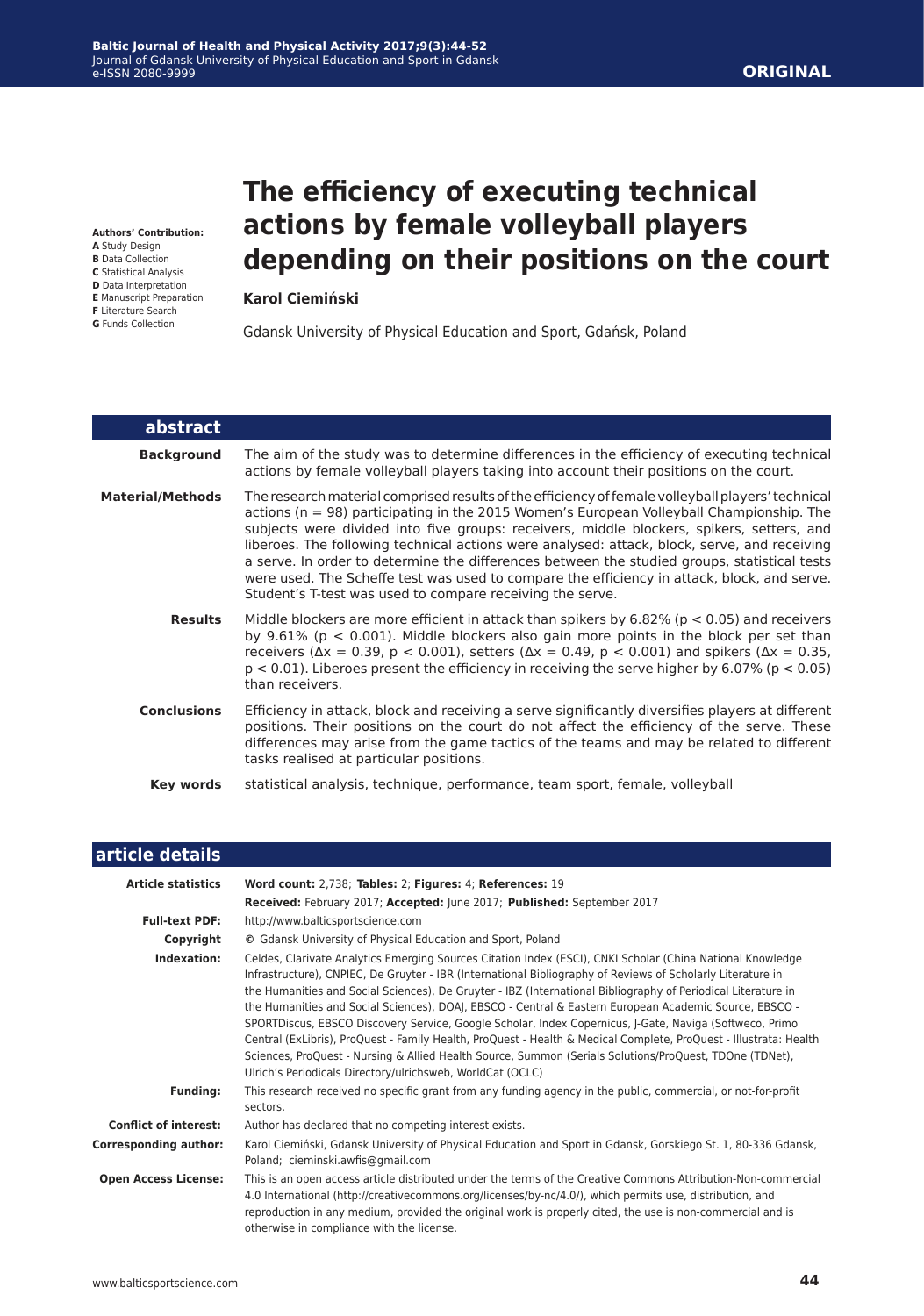## **introduction**

Victory in sport depends on a combination of many factors: technical and tactical actions as well as physiological, psychological and anthropometric parameters [1, 2, 3, 4]. Technical actions, construed as the necessary motor habits characteristic of a given sport discipline, have a significant influence on the sports result achieved by a team [5].

In volleyball there are many individual technical actions: attack, serve, block, receiving a serve, defence, or setting. Individual technical actions make up a number of complex technical-tactical actions [6].

Among the team games, volleyball has a very deterministic structure. Technical actions executed during the game as first significantly affect the subsequent ones [7, 8]. Technical actions which produce the highest score include: attack (76.8–80%), block (14.5–15.6%) and serve (4.4–8.1%) [9]. For this reason, analysis of the efficiency of particular technical actions enables determining which ones, and to what extent, decide about victory at the level of sports championship. The efficiency of players' motor actions, with consideration for age, gender and the court zone, has been a subject of numerous studies in the last decade [10, 11, 12, 13, 14]. Still analysis of literature did not show research defining how the position on the court differentiates players in terms of efficiency of executing technical actions.

In volleyball there are five positions: the receiver, the middle blocker, the spiker, the setter and the libero [15, 16, 17]. Each position is associated with different roles realised by players on the court. The receiver's task is to receive the ball after the opponent's serve and defensive game combined with attacks from the wings or backcourt (attack from the sixth zone). The main task of the middle blocker is to block the opponent's attacks and to attack in the first pace (attack from the third zone). The spiker has the task to finish the action with attack after setting the ball up by the setter. He/she also takes part in the team's defensive game (block, defence). The setter's task is the set the ballup for the players participating in attack (spiker, middle blocker, receiver) following its reception by the receiver or the libero. The libero is responsible for the team's defensive game and for receiving a serve.

Different tasks performed on the court by players on particular positions are also associated with differences in their somatic composition, age or jumping potential. Palao et al. [15] showed significant differences in body height, one-handed and both-handed reach in attack and in block and the players' age depending on their position on the court. Middle blockers, in contrast to receivers, present a higher level of features conducive to blocking and attacking (they are younger and taller, and have a lower BMI and greater reach in attack and block). Setters and liberoes are shorter, lighter and older, which may promote better efficiency in setting the ball, receiving a serve or defence [15].

The aim of the study was to determine the differences in the efficiency of executing technical actions by female volleyball players taking into account their positions on the court. The following technical actions were analysed: attack, block, serve, receiving a serve. The study allowed answering the following research questions: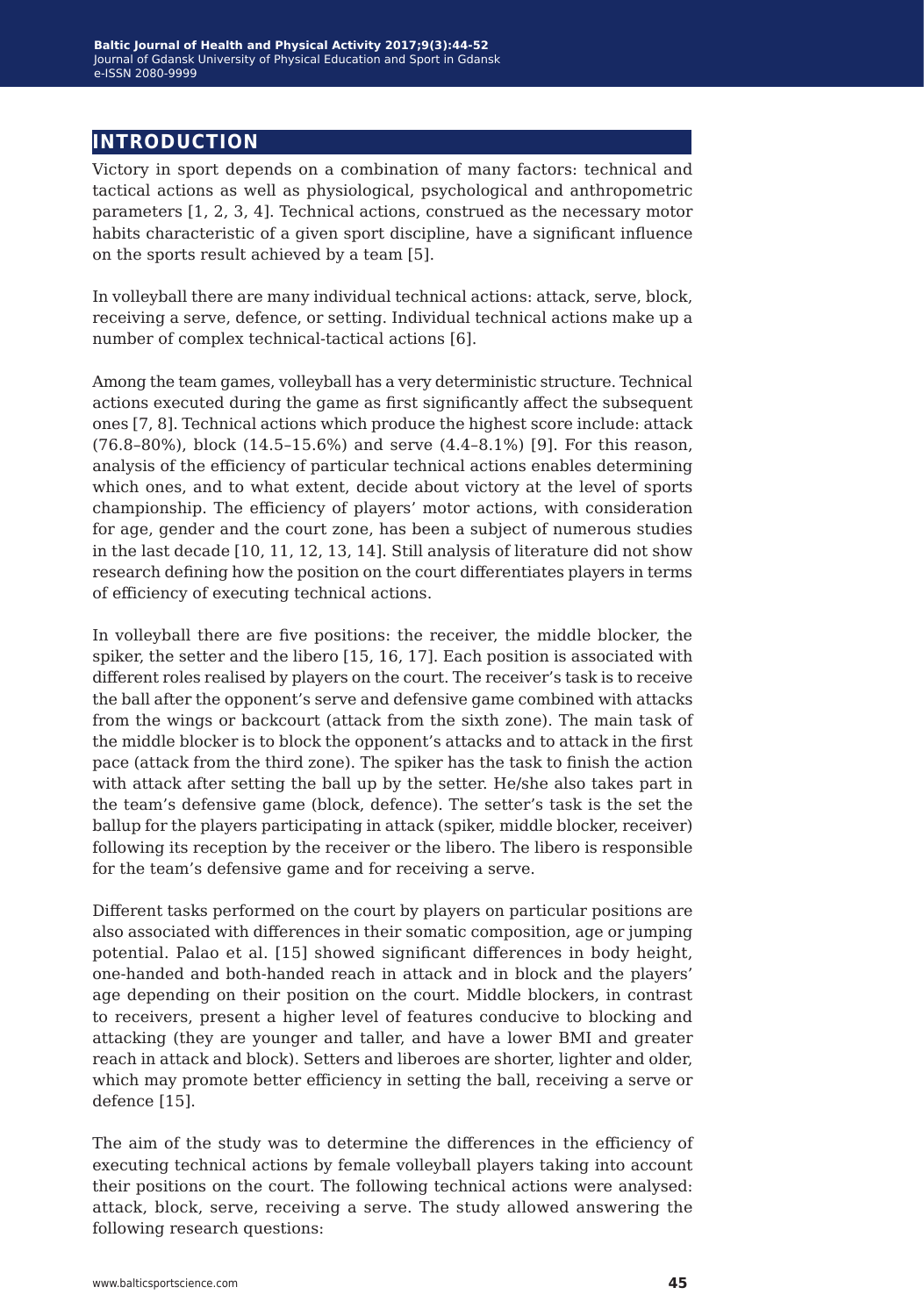- Does the position on the court differentiate female players in terms of efficiency in attack, block, and serve?
- Are female libero players characterised by greater efficiency in receiving a serve than female receivers?

## **material and methods**

The research material comprised results of the efficiency of technical actions of female volleyball players  $(n = 98)$  participating in Women's European Volleyball Championship in 2015 in the Netherlands and Belgium. Players who played a small number of sets in the tournament  $(< 12)$  were excluded from the analysis. The subjects were assigned to five groups depending on their positions on the court, i.e. receivers, middle blockers, spikers, setters, and liberoes (Table 1).

Table 1. Characteristics of age, body height and body weight of female players participating in the 2015 Women's European Volleyball Championships with regard to their position on the court ( $n = 98$ )

| Subjects            | Receivers<br>$(n = 26)$ |           | Middle blockers<br>$(n = 29)$ |           | <b>Spikers</b><br>$(n = 15)$ |           | Setters<br>$(n = 15)$ |           | Liberoes<br>$(n = 13)$ |      |
|---------------------|-------------------------|-----------|-------------------------------|-----------|------------------------------|-----------|-----------------------|-----------|------------------------|------|
| Feature             | $\bar{x}$               | <b>SD</b> | Χī                            | <b>SD</b> | $\bar{x}$                    | <b>SD</b> | $\bar{x}$             | <b>SD</b> | Χī                     | SD   |
| Age                 | 27.08                   | 3.46      | 25.34                         | 3.86      | 26.00                        | 5.18      | 26.93                 | 4.06      | 27.62                  | 3.18 |
| Body height<br>(cm) | 184.92                  | 4.76      | 189.31                        | 4.71      | 190.20                       | 4.38      | 181.47                | 5.34      | 174.54                 | 5.01 |
| Body weight<br>(kq) | 71.73                   | 5.17      | 76.28                         | 5.52      | 77.00                        | 9.56      | 69.87                 | 5.45      | 62.85                  | 4.02 |

x̄ – mean, SD – standard deviation

Data on age, anthropometric parameters (body height and weight) and the efficiency of executing technical actions by female volleyball players (attack, block, serve, and receiving a serve) were obtained from the official website of the European Volleyball Confederation (CEV) [18]. The examined players' efficiency in attack was expressed in percentage points. The percentage of efficiency in attack was obtained by dividing the number of attacks that ended with scoring a point by the number of all attempts at attack, and then by multiplying the obtained result by 100%. Efficiency in block and in serve was expressed as the mean values of obtained points per set in a given technical action. Efficiency in receiving a serve was calculated by dividing the number of received serves enabling a fast pace of attack from all zones by the number of all attempts of receiving a serve. The obtained result was multiplied by 100%.

Statistical analysis allowed determining the mean values and standard deviations of the obtained results in motor activities in particular groups.

In order to check the normality of distribution in the examined groups, the Shapiro-Wilk test was used. Levene's test was used to analyse the homogeneity of variance. Analysis of the sampling distribution in groups was made with a use of the chi-squared test.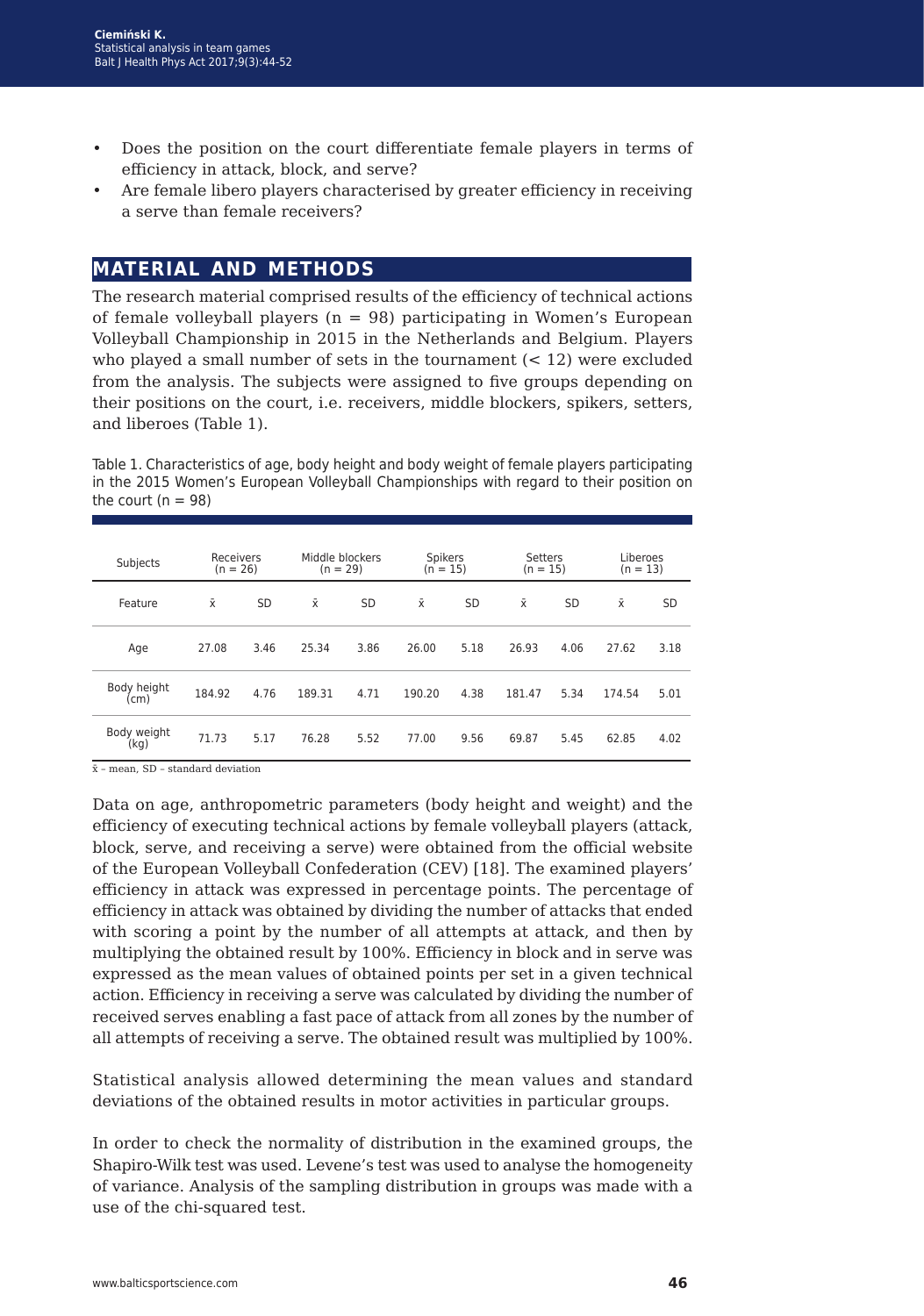In order to examine whether the obtained results vary, statistical tests was applied. The Scheffe test was used to compare the efficiency in attack, block, and serve in each group. Student's T-test was used to compare receiving a serve in the analysed groups. Analysis was performed with a use of STATISTICA 10 software.

### **results**

The first stage of the analysis was to determine the efficiency of executing technical actions in the tested groups (Table 2).

Table 2. Qualitative characteristics of technical actions of female players participating in the 2015 Women's European Volleyball Championship with regard to their positions on the court ( $n = 98$ )

| Position on the court                   | Receivers<br>$(n = 26)$ |      | Middle blockers<br>$(n = 29)$ |                                     | <b>Spikers</b><br>$(n = 15)$ |      | Setters<br>$(n = 15)$ |                          | Liberoes<br>$(n = 13)$ |      |  |  |  |
|-----------------------------------------|-------------------------|------|-------------------------------|-------------------------------------|------------------------------|------|-----------------------|--------------------------|------------------------|------|--|--|--|
| Technical actions                       | $\bar{x}$               | SD   | $\bar{x}$                     | SD                                  | $\bar{x}$                    | SD   | $\bar{x}$             | SD                       | $\bar{x}$              | SD   |  |  |  |
| Attack (% of finished balls)            | 37.17                   | 8.24 | 46.78                         | 9.36                                | 39.96                        | 6.28 | ۰                     | $\overline{a}$           | ۰                      |      |  |  |  |
| <b>Block</b><br>(points scored per set) | 0.29                    | 0.18 | 0.68                          | 0.37                                | 0.33                         | 0.20 | 0.19                  | 0.15                     | ٠                      |      |  |  |  |
| Serve<br>(points scored per set)        | 0.25                    | 0.17 | 0.18                          | 0.14                                | 0.21                         | 0.14 | 0.19                  | 0.09                     | ۰                      |      |  |  |  |
| Perfect reception (%)                   | 32.18                   | 7.68 | $\overline{\phantom{a}}$      | ۰                                   | $\overline{\phantom{a}}$     |      |                       | $\overline{\phantom{a}}$ | 38.25                  | 7.92 |  |  |  |
|                                         |                         |      |                               | $\sim$ 000 $\sim$ 1 1 $\sim$ $\sim$ |                              |      |                       |                          |                        |      |  |  |  |

 $\bar{x}$  – mean, SD – standard deviation

The tested volleyball players' efficiency in attack ranged from 37.17%  $(SD = 8.24)$  for receivers to 46.78%  $(SD = 9.36)$  for middle blockers. Spikers were characterised by efficiency in attack at  $39.96\%$  (SD = 6.28).

Efficiency in serve expressed in points scored per set was in the range from  $0.19$  (SD = 0.15) for setters to  $0.68$  (SD = 0.37) for middle blockers. Receivers were characterised by efficiency in block at the level of 0.29 points/set  $(SD = 0.18)$  and spikers at 0.33 points/set  $(SD = 0.20)$ .

The mean number of points scored in the serve per set ranged from 0.18  $(SD = 0.14)$  for middle blockers to 0.25  $(SD = 0.17)$  for receivers. Setters, on average, scored 0.19 points/set  $(SD = 0.09)$  in the serve, while spikers 0.21 points/set  $(SD = 0.14)$ .

Receivers reached  $32.18\%$  (SD = 7.68) of the perfect reception and libero players  $38.25\%$  (SD = 7.92).

At the next stage of analysis, values of differences in the efficiency of executing technical actions between the tested groups. The research has shown that middle blockers are more efficient in attack than spikers by  $6.82\%$  (p < 0.05) and receiversby  $9.61\%$  (p < 0.001) (Fig. 1).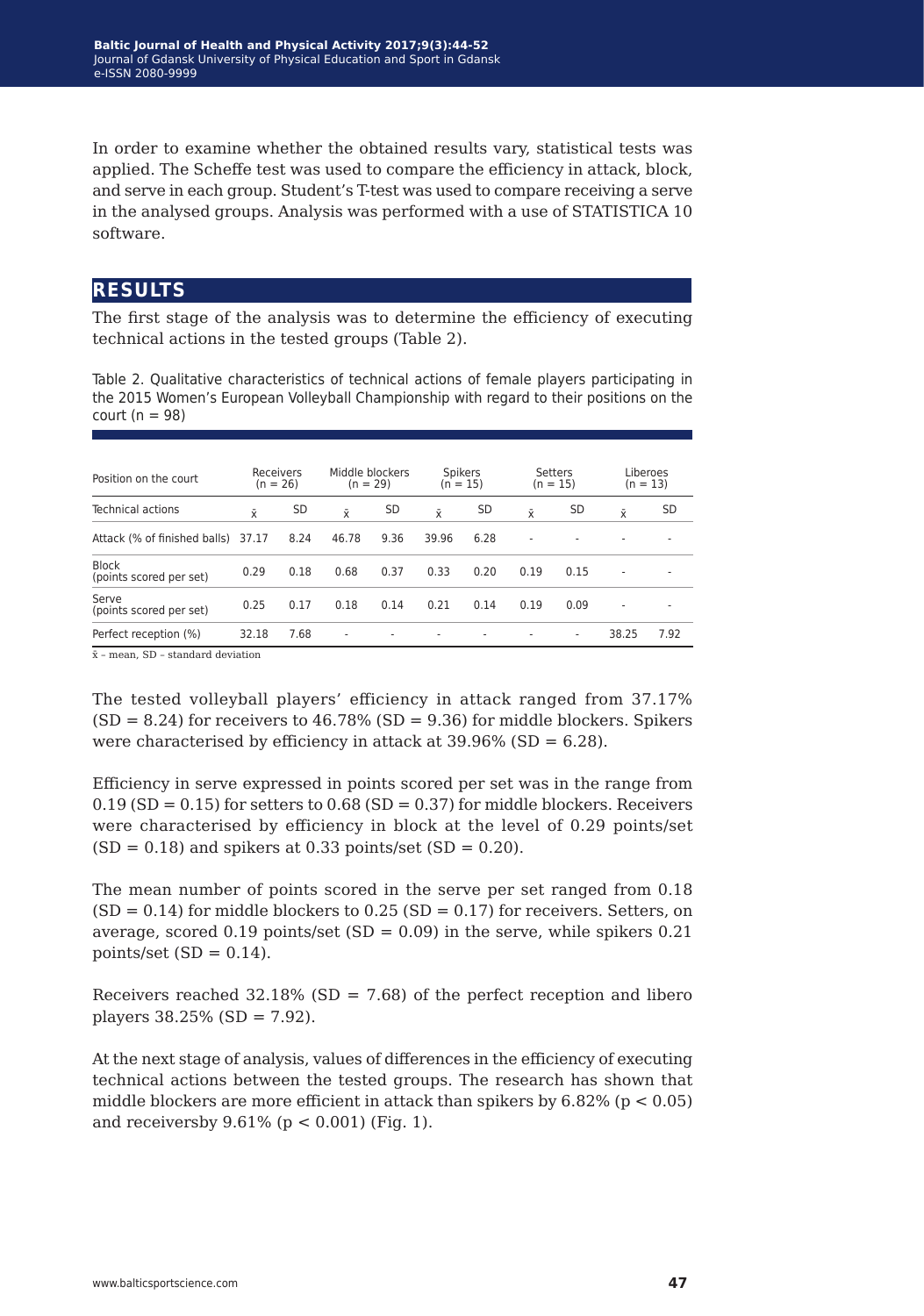

Fig. 1. Efficiency in attack (% of balls finished) among female players participating in the 2015 Women's European Volleyball Championship (n = 98) taking into account their positions on the court Statistically significant differences for \*p  $\leq$  0.05, \*\*\* p  $\leq$  0.001



Fig. 2. Efficiency in block (points scored per set) among female players participating in the 2015 Women's European Volleyball Championship (n = 98) taking into account their positions on the court Statistically significant differences for \*\*p  $\leq$  0.01, \*\*\* p  $\leq$  0.001

Middle blockers also score more points per set in the block in comparison to receivers ( $\Delta x = 0.39$ , p < 0.001), setters ( $\Delta x = 0.49$ , p < 0.001) and spikers  $(\Delta x = 0.35, p < 0.01)$  (Fig. 2).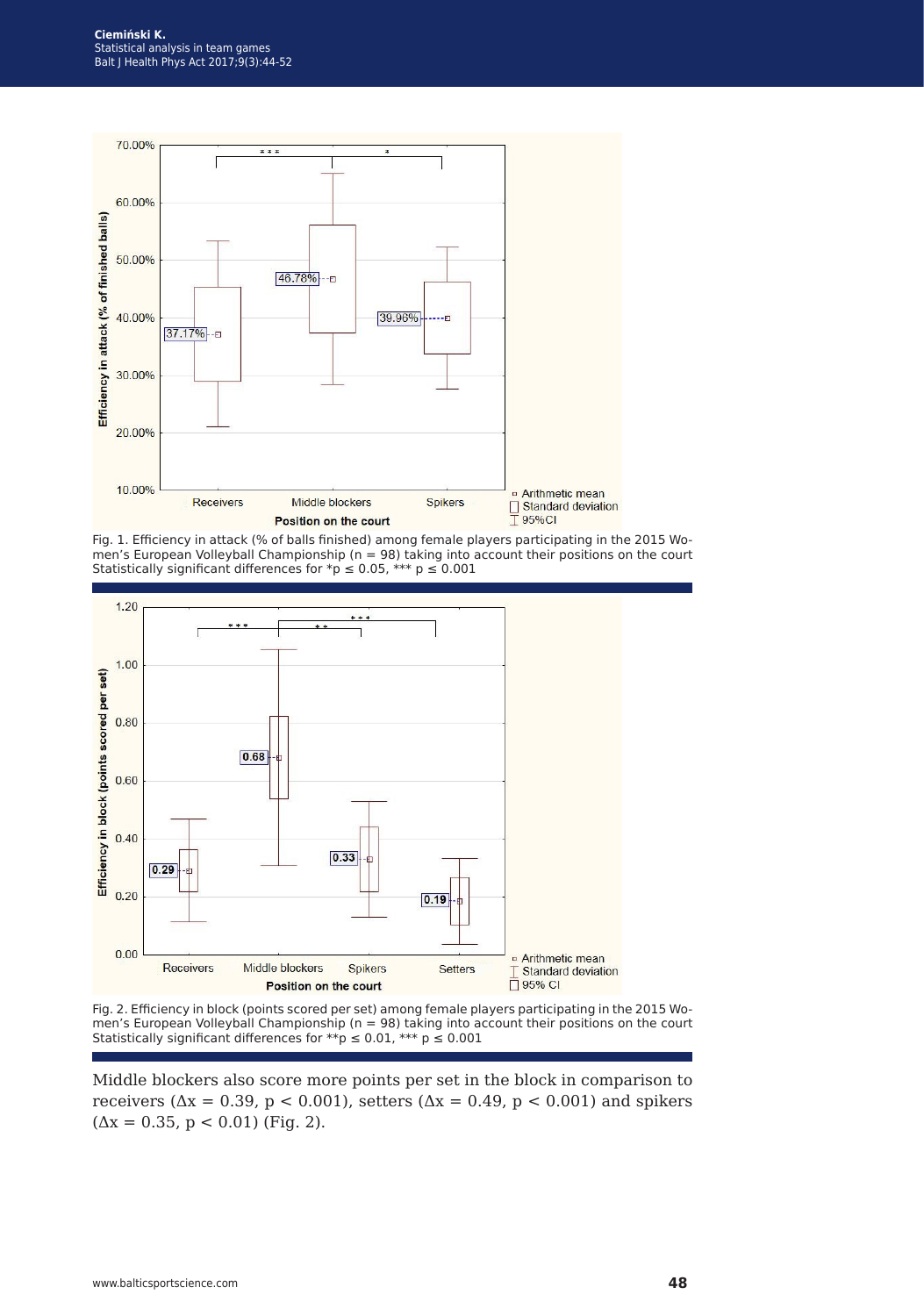The studied groups did not differ in terms of points scored in the serve per set (Fig. 3).



Fig. 3. Efficiency in the serve (points scored per set) among female players participating in the 2015 Women's European Volleyball Championship (n = 98) taking into account their positions on the court

Finally, it was examined how the efficiency of receiving the serve differentiates liberoes and receivers. Libero players represent the perfect reception higher by  $6.07\%$  ( $p < 0.05$ ) than receivers (Fig. 4).



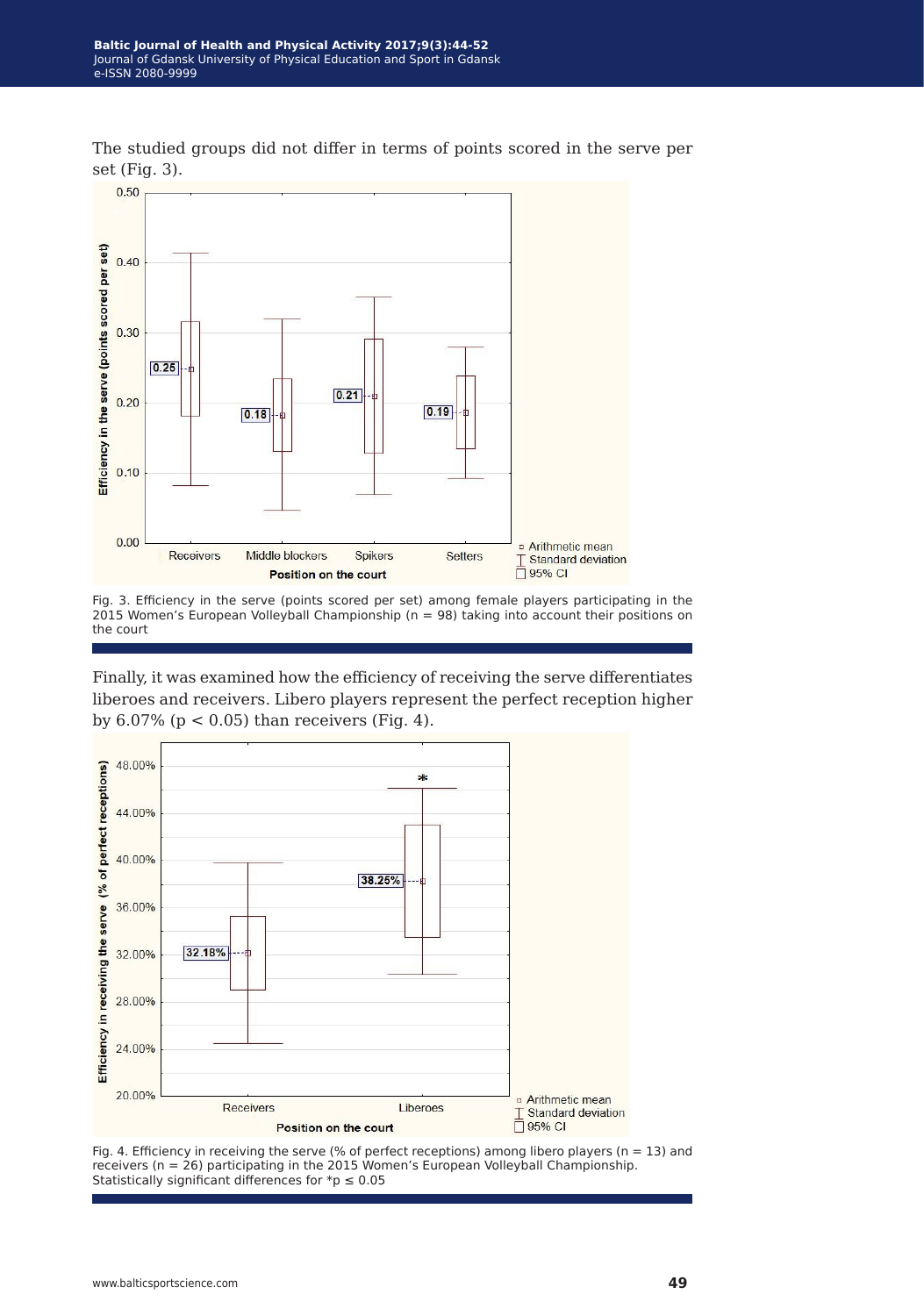### **discussion**

Sports rivalry in volleyball is based on the players' consecutively performing appropriate technical actions (serve, receiving the serve, setting the ball, spike, block, defence). The efficiency of their execution is dependent on the level of the players' tactical skills and their physiological and anthropometric characteristics [10]. The efficiency of executing technical actions affects the sports result. Volleyball teams taking higher ranking positions have better efficiency in attack and block compared with teams that take lower places in tournaments [19].

Efficiency of motor actions in volleyball has been extensively described in research [10, 11, 12, 13, 14]. The authors' own research significantly broadens earlier analyses and provides an answer to the question: how does the position occupied on the court affect the efficiency of executing technical actions?

In volleyball each position is associated with different tasks performed by players on the court. For this reason, in this study only key technical actions characterizing the game at a specific position were analysed.

Attack in volleyball is the technical action giving a team the biggest point score [9]. A feature that defines players' potential in attack is their one-handed reach. One-handed reach affects the efficiency of a volleyball game and the achieved sports result [2]. Winning teams usually have better efficiency in attack [10]. In this study the efficiency in attack of middle blockers (46.78%) was higher than of spikers (39.96%) and receivers (37.17%). Analysis of literature did not reveal research on the efficiency in attack with regard to the position on the court. The obtained results can be compared with papers in which the efficiency in attack was analysed with regard to the players' gender or age. Studies have shown that the efficiency of attack among female volleyball players after setting up the ball well falls within the range of 36.8–43% [10, 12, 13]. The results of own analysis, in which the efficiency of female players' attack disregarding their position was at 41.75%, only confirm the earlier scientific reports.

Block, according to Quiroga et al. [9], is an action that generates 14.5–15.6% of points scored in a match [9]. Its efficiente xecution increases the team's chances of winning the match. The present analysis showed that female middle blockers (they gained 0.68 points/set) were more efficient in block than spikers  $(\Delta x = 0.35, p \le 0.01)$ , receivers  $(\Delta x = 0.39, p \le 0.001)$  and setters  $(\Delta x = 0.49, p \le 0.001)$ p < 0.001). It is impossible to refer the presented results to earlier papers. Earlier studies determined the number of points scored in the block per set by female senior (2.3 points/set) and junior teams (2.8 points /set). Yet, they did not analyse the number of scored points in the block by female players at particular positions [10].

Serve is in third place when it comes to technical actions bringing the largest point score for the team [7]. Research shows that receivers are the most efficient in the serve (0.25 point/set), then there are spikers (0.21 point/set), setters (0.19 point/set) and middle blockers (0.18 point/set). However, no differences have been demonstrated between the studied groups. According to previous reports, the efficiency of serve for female volleyball players amounts to 5–6% [10, 12]. The presented results cannot be compared with earlier research, because a different unit of measurement was applied here.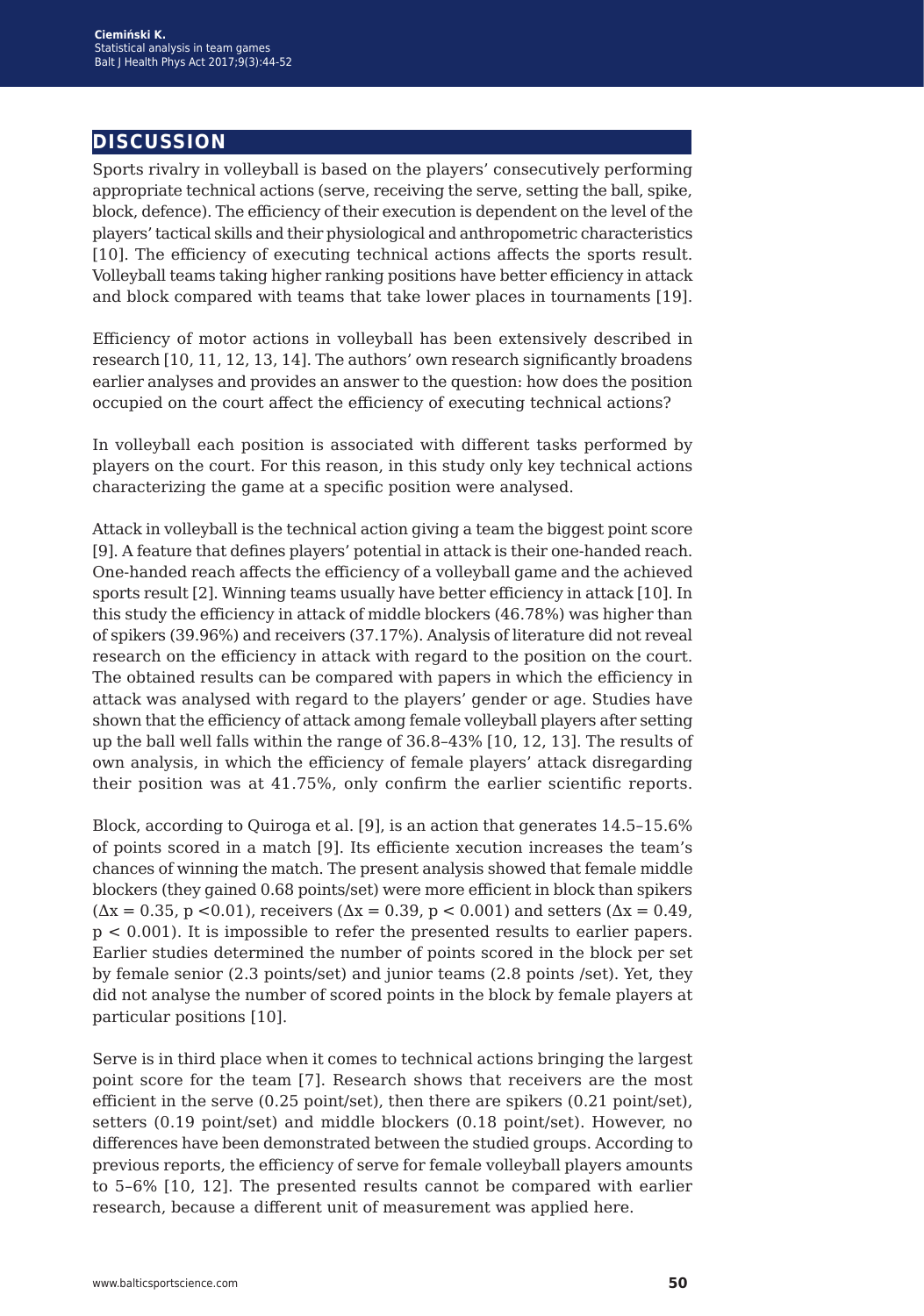Receiving the serve directly affects the success of subsequent technical actions such as setting the ball up and attack [7, 8]. Liberoes and receivers were analysed in terms of the efficiency of receiving the serve. The obtained results show that liberoes  $(x = 38.25\%)$  manifest better efficiency in receiving the serve (by 6.07%,  $p < 0.05$ ) than receivers (x = 32.18%). In previous studies the influence of the player's position on the court on the efficiency of receiving the serve had not been analysed. However, it is worth adding that Inkinen et al. [10] and Palao et al. [12] defined the perfect reception of a serve in female volleyball in the range 53.2–56.4% at the senior level and at 45.9% at the juniorlevel. In the presented analysis the players' perfect reception was lower than in the cited works.

Analysis of the efficiency of players' executing individual technical actions taking into account different variables is a subject discussed by authors in the last decade [10, 11, 12, 13, 14]. Yet, own studies have provided new information in this area and helped determine how the position on the court affects the efficiency of executing technical actions. Participants of the 2015 Women's European Volleyball Championship playing on the position of the middle blocker were more efficient in attack and block compared with spikers, receivers and setters. Liberoes manifested higher efficiency in receiving the serve in comparison with receivers, and the efficiency in the serve was not dependent on the position on the court.

It is worth noting that volleyball has a very deterministic structure. For this reason, the efficiency of subsequent technical actions is dependent on the previously performed actions. This constitutes a premise for further research which should focus on the efficiency of executing technical actions completing an action (attack), depending on the efficiency of the preceding steps (receiving the serve and setting up the ball).

### **conclusions**

Efficiency in attack, block, and receiving the serve differentiates players at different positions. These differences may arise from the tactics of the team or be related to various tasks realised at particular positions. Female middle blockers were more efficient in attack than spikers and receivers. This is due to the fact that middle blockers attack the ball in the first pace at which blockers from the opposite team have the least time to execute an efficient block. Middle blockers were also more efficient in the block than receivers, setters and spikers. The main reason for these differences is the specific specialization of middle blockers in a technical action, such as the block.

Liberoes are characterised by more efficient reception of the serve in comparison with receivers. The reasons for the differences can be traced in the different tasks realised by liberoes and receivers. Liberoes mainly specialise in receiving the serve and in defence, while receivers are also responsible for executing the attack and the block. Therefore, the structure of training for both positions is different. The position on the court does not affect the efficiency of executing serves.

The results of the study on the influence of female volleyball players' position on the court on the efficiency of executing technical actions presented in the